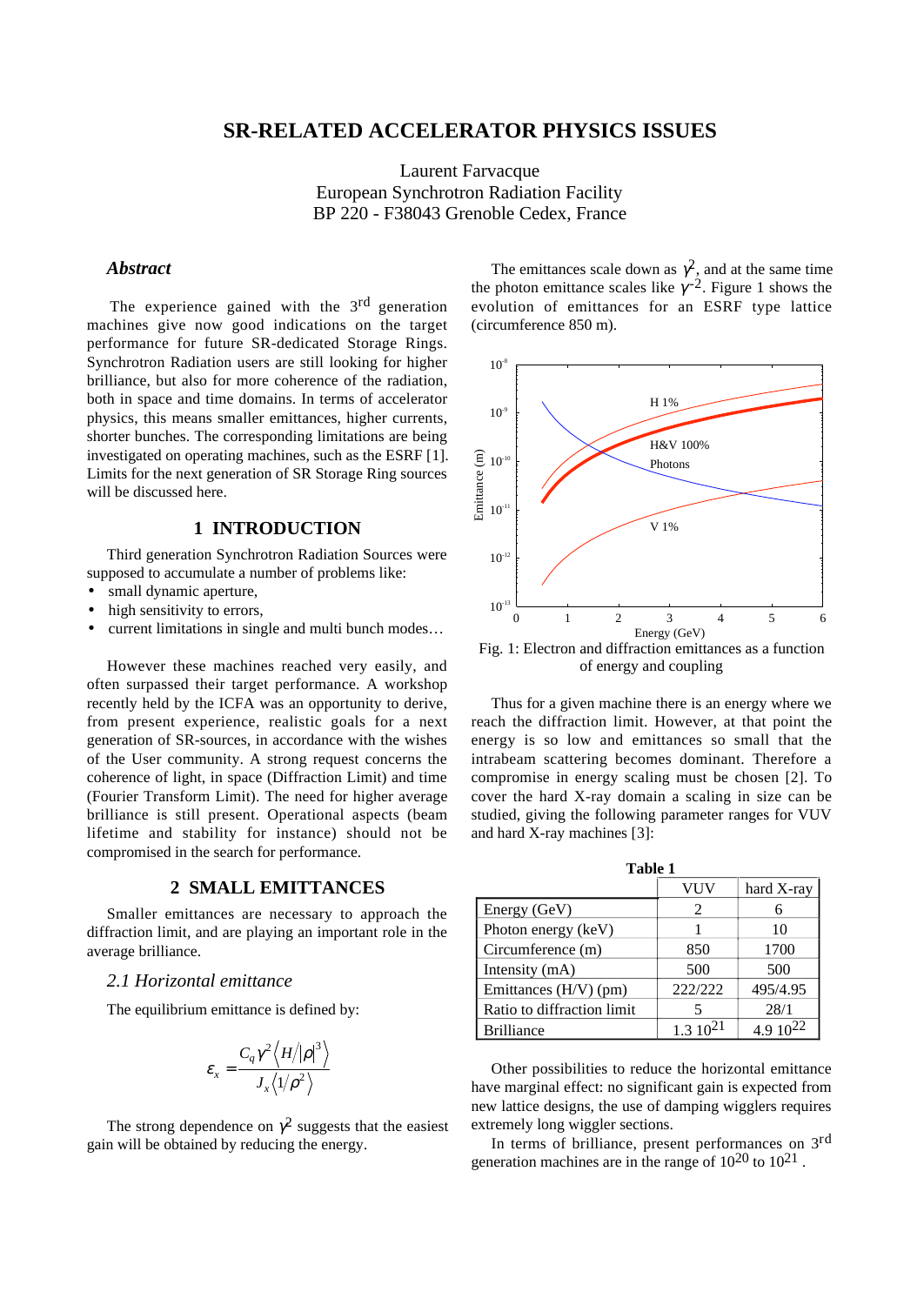The ultimate value is defined by the diffraction limit and is in the order of  $10^{23}$ .

## *2.2 Vertical emittance*

As long as the machine is above the diffraction limit, a reduction of the horizontal/vertical coupling will bring a significant improvement in brilliance. On the other hand, reducing the vertical emittance below the diffraction limit is of no interest, while increasing it may help in fighting intrabeam scattering and Touschek effect. The control of the coupling in a wide range (0.1% to 100%) will therefore be necessary in future machines.

## *2.3 Beam stability*

When dealing with extremely small emittances, the question of beam stability is crucial. According to recent experience [4] it appears that:

- Vibrations should not prevent achieving extremely small emittances, provided care is taken during design and construction phases. The vibration amplitudes measured on 3rd generation machines are still far from the tolerance of 10% of the beam size and should not degrade the performance of diffraction limited machines. Vibration damping materials and feedback systems can further improve the stability.
- The main limitation for beam stability comes from the stability of the beam position monitors themselves. They are subject to thermal and electronic drifts, with time constants of a few hours. Reducing emittances implies significant progress in this domain.

#### *2.4 Limitations*

Larger machines will have smaller values of the dispersion function. The correction of chromaticity then requires stronger sextupoles, and yields very likely smaller dynamic apertures. However, with the experience of 3rd generation machines such a reduction does not appear to be a severe problem.

## **4 TIME STRUCTURE**

There is a scientific case for bunch lengths in the range  $100$  fs  $-1$  ps. The bunch length at low intensity scales like:

$$
\sigma_l = k_1 \cdot \sqrt{\frac{\alpha \gamma^3}{\omega_{RF} V_{RF}}}
$$

Synchrotron Radiation Sources have, by design, a rather small momentum compaction factor  $\alpha$  and therefore short bunches (tens of picoseconds). One could think of further reducing  $\alpha$  to get shorter bunches. Unfortunately, as soon as the intensity increases, the bunch lengthens because of its interaction with the environment (broad band impedance of the vacuum

chamber). The asymptotic behavior for an inductive impedance scales like [5]:

$$
\sigma_l = k_2 \cdot \left(\frac{|Z_{//}/p|I}{\omega_{RF}V_{RF}}\right)^{1/3}
$$

The bunch length is now independent of  $\alpha$  and of the energy. The dependence on *VRF* and <sup>ω</sup>*RF* is also weaker (-1/3 power). This is illustrated in Fig. 2. A realistic broad-band impedance gives the same behavior.



Fig. 2: bunch lengthening with intensity

## *3.1 Low* <sup>α</sup>

This method has been tested on several machines [6][7][8] but is not very promising since the bunch lengthens (independent of  $\alpha$ ) because of potential well distortion. The only advantage may be in the production of coherent infra-red radiation, with a very low beam intensity.

#### *3.2 Negative* <sup>α</sup>

With a negative  $\alpha$ , the potential well distortion has a tendency to shorten the bunch with increasing intensities. However the behavior is limited to very small intensities, up to the point where a bunced beam negative mass threshold is reached. Above this threshold, lengthening will again occur, but in addition the energy spread will also increase, which is very detrimental for the brilliance. A minor advantage lies in the reduction of the sextupolar strengths.

### *3.3 Increased VRF and* <sup>ω</sup>*RF*

Although the dependence on  $V_{RF}$  and  $\omega_{RF}$  is weak, this method may be envisaged, particularly on small machines, using active or passive harmonic cavities. A limit of 1 ps is envisaged.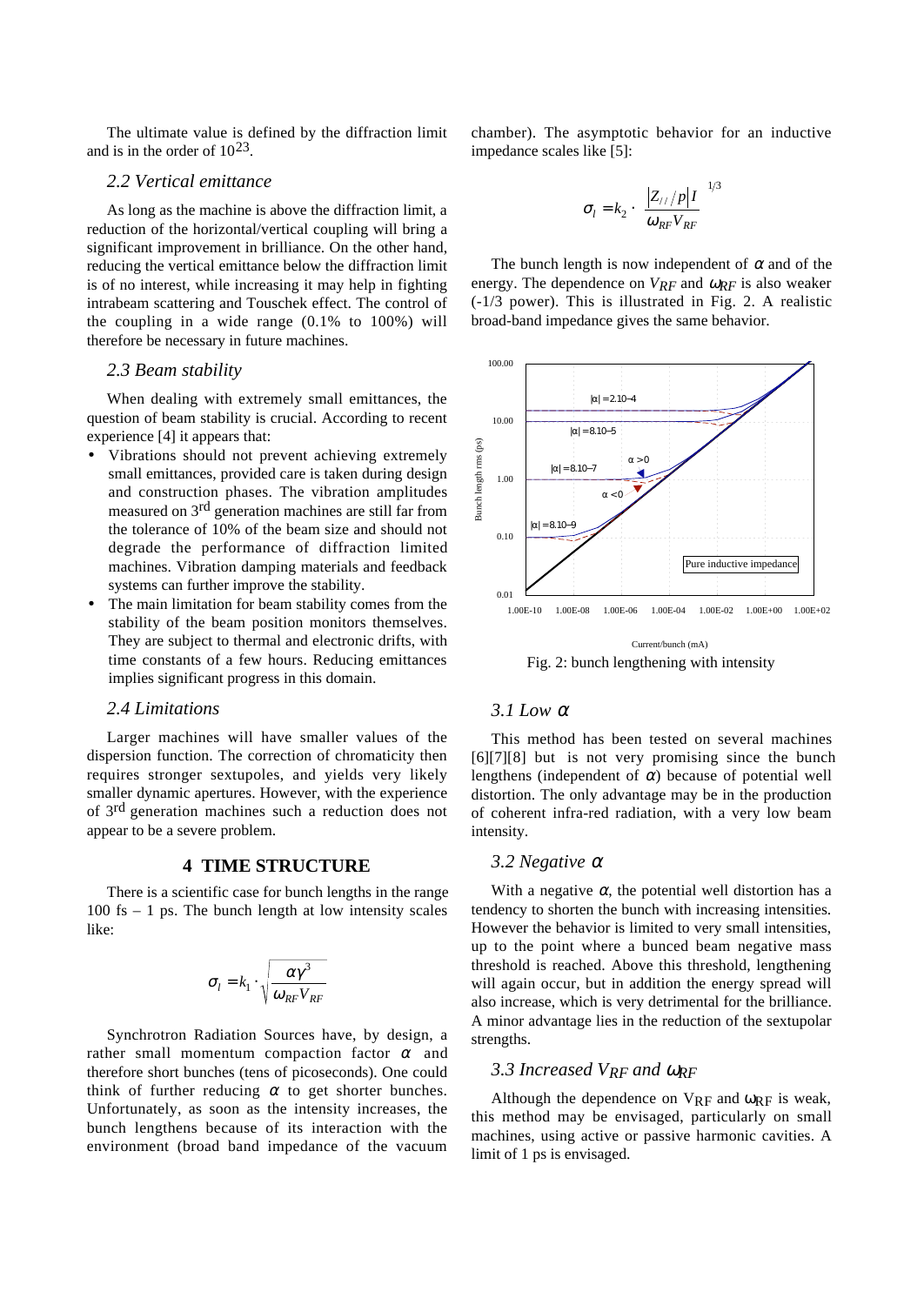## *3.4 Bunch rotation*

The addition of strong longitudinal focusing with a pulsed Linac-type RF structure in a Storage Ring can give short bunches after bunch rotation (but with a larger energy spread). The advantage in peak brilliance is balanced by a loss in average brilliance since the large repetition rate of the Storage Ring is lost.

## *3.5 Limitations*

Low  $\alpha$  values lead to low synchrotron frequencies: the sensitivity to RF noise is increased. RF power supplies will have to be designed very carefully. Also when reducing  $\alpha$ , at some point one might have to minimize the value of  $\alpha_2$ .

## **4 CURRENT LIMITATIONS**

The intensity in the multibunch mode of operation used for the highest average brilliance is limited by the Higher Order Modes of RF cavities. These modes will excite coupled bunch instabilities: longitudinally, the increase of the momentum spread is detrimental to the brilliance[9], transversally, the instability can lead to beam losses. Various solutions to push the instability threshold have been successfully experienced:

- Shifting the modes to avoid interaction with the bunch spectrum. Thermal control of the cavities is, for example, routinely used on several machines (ELETTRA, ESRF,…).
- Parasitic mode dampers (example of the SLAC PEPII cavity): It is a complex task, and it is difficult to combine with the HOM detuning since the damping broadens the resonances, and reduces the spacing between the lines.
- Reducing the number of parasitic modes: superconducting RF cavities are being considered for a number of new projects. This looks like an ideal solution, but its reliability still needs to be proven.
- Feedback (Efficiency demonstrated at the ALS): it is the last solution when the beam interaction with the HOMs cannot be avoided .

In addition tricks such as the introduction of an RF voltage modulation inducing Landau damping of the instability can raise the threshold.

#### **5 INSERTION DEVICES**

The brilliance and tunability of insertion devices are now tremendously optimized by the "Spectrum" or "Phase" shimming techniques. The use of higher harmonics extends the range of undulators and relaxes the need for higher electron energies. The present technology is so good that:

The beam quality is dominated by the electron beam properties (emittance and energy spread),

• The influence of insertion devices on the electron beam is negligible, even for low energy machines (except for beam displacements as a function of gap, for which a compensation is necessary).

The present construction and measurement techniques are considered adequate for the next generation of machines. The main tendencies for the future are:

- the reduction of gaps. Values of 8 mm internal/10 mm external are currently planned.
- the production of polarized radiation [10].

The question of the optimum lattice functions for an insertion device is also debated [11]:

- If the emittance is larger than the diffraction limit, the minimum size on the sample (without focusing) calls for large  $\beta$  values (of the order of the distance from the source to the sample). Focusing the electron beam downstream the beamline could even give smaller spot sizes.
- Minimizing the width of harmonics also calls for a large horizontal  $\beta$  (or small angular divergence).
- If the electron beam emittance approaches the diffraction limit, the spot size becomes independent of the electron optics. The maximum brilliance is then achieved when electron and diffraction emittances are matched. This corresponds to small  $\beta$  values (half the undulator length). This applies to the vertical plane, and when the photon beam is focused on the beamline.

## **6 LIFETIME**

All the goals described in the previous sections are detrimental to lifetime: small emittances, shorter bunches, high currents, small gaps. Touschek lifetime will dominate in all cases (this is already true for low energy machines), and rather short lifetimes can be expected.

The "topping-up" mode of operation might then become attractive: it has implications on the machine (availability of the injector), on safety (injection with beamline shutters open) and on the beamlines (shielding, gating of the experiments). But the constant heat load on the beam lines is crucial for stability. Topping-up may also allow a further reduction of the undulator gaps.

### **7 CONCLUSIONS**

The next generation of SR Storage Rings will reach fundamental limits:

- transversally, emittances will be limited by intrabeam scattering before reaching the diffraction limit.
- longitudinally, the bunch length will reach a minimum value imposed by the environment (vacuum chamber impedance).
- The interaction of the beam with the Higher Order Modes of RF cavities limits the beam intensity. Superconducting cavities and feedback systems are expected to give solutions.